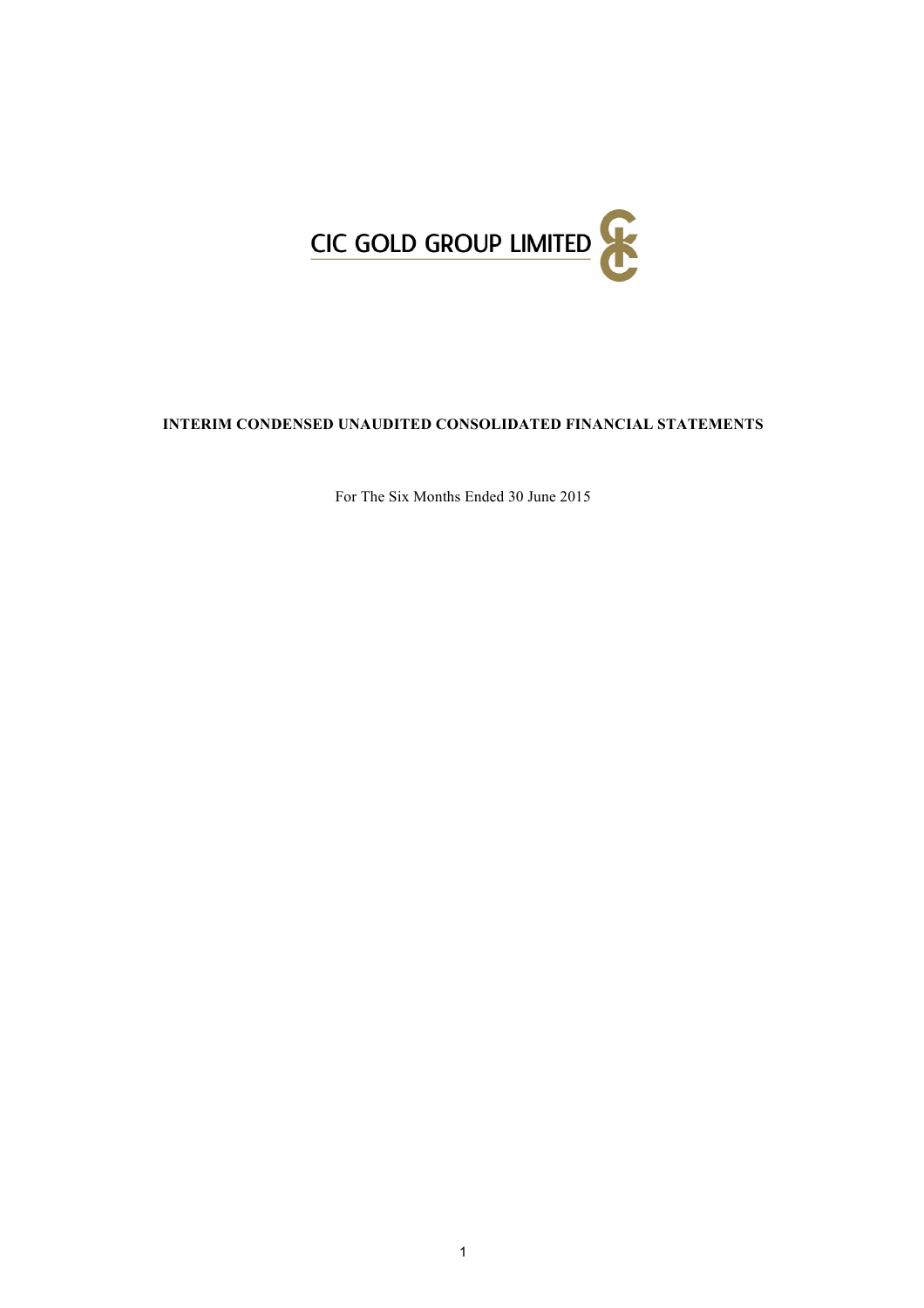### **Notice to Reader**

The accompanying interim condensed unaudited consolidated financial statements of CIC Gold Group Limited (the "Company", the "Group" or "CIC Gold"), comprised of the Interim Condensed Consolidated Statement of Financial Position as at 30 June 2015 and 31 December 2014, the Interim Condensed Consolidated Statements of Comprehensive Income and Interim Condensed Consolidated Statements of Cash Flows for the six-month periods ended 30 June 2015 and eight months ended 31 December 2014, and Interim Condensed Consolidated statements of Shareholders' equity for the six month period ended 30 June 2015 are the responsibility of the Company's management. The independent external auditors of the Company have not reviewed these financial statements.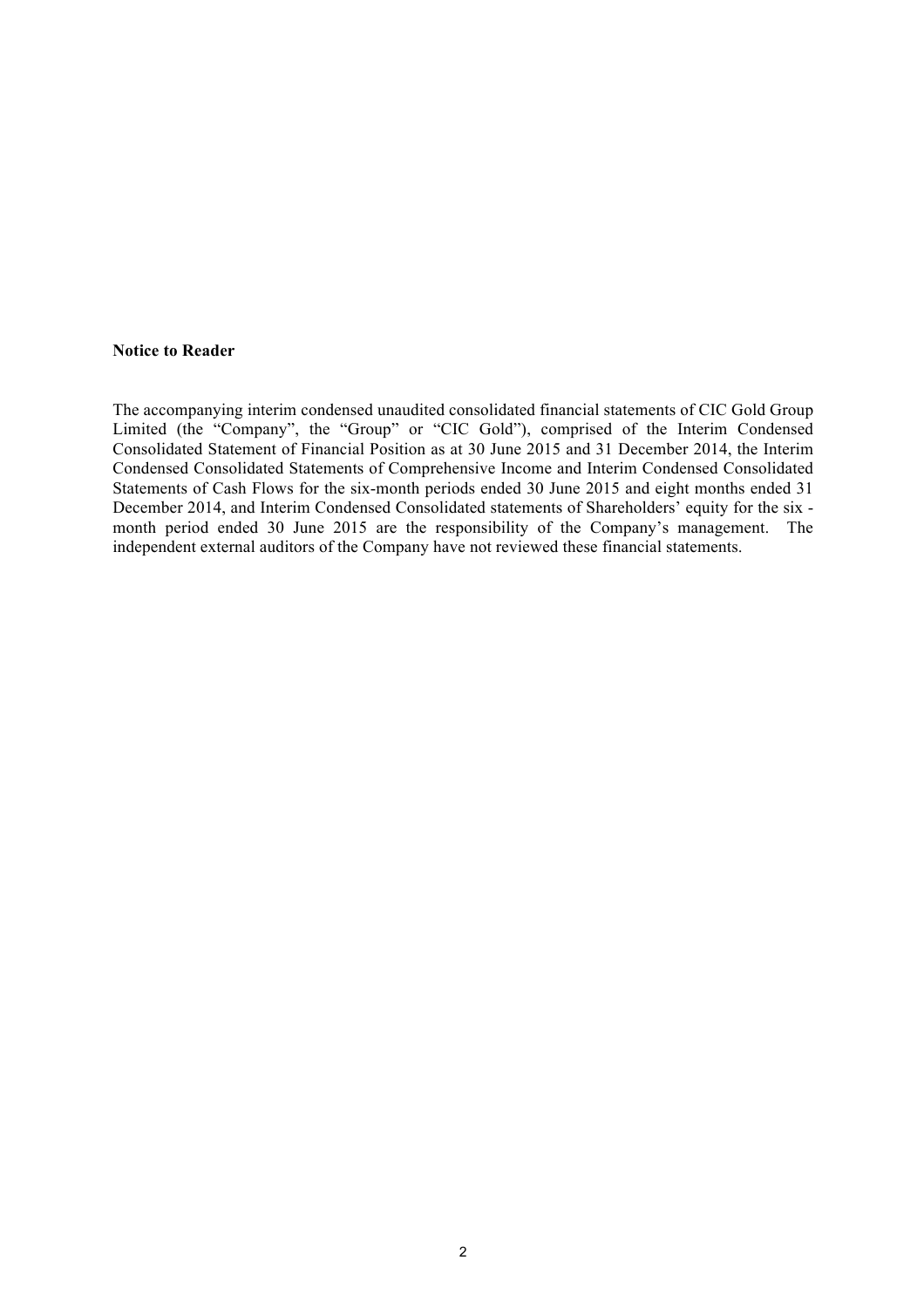# **CIC GOLD GROUP LIMITED CHAIRMAN'S STATEMENT**

CIC Gold's successful Admission to the Standard Listing segment of the Official List and to trading on the London Stock Exchange's Main Market on the 23 June 2015 establishes a specific gold mineral company with a proven strategy that has evolved since 2000. The roots of the Company were founded by advising and de-risking gold mineral assets since 2000 by the founders of CIC Gold. In 2013 it became clear that a specific gold mineral company was needed with a Board of Management with specific expertise in the gold mineral sector particularly Asia and Africa. The past success of the founders of the Company in the gold sector include Boroo Gold Mongolia in 2000 which has gone on to produce 45 tonnes of gold and Libar China in 2004 purchased for US\$3.5 M, de-risked and sold to Asia's leading gold mine Company Zijin Mining for US\$175M.

Whereas the current market conditions are challenging for existing gold producers, the general downturn in the mining industry and the consequent difficulty that the junior sector, and indeed all gold producers, are experiencing has created tremendous opportunities for CIC Gold to pursue.

Since the listing the Company has focused on its strategy for delivering shareholder value by selecting the right opportunities to leverage the company's skills and extensive contact base. The Board believes that, by implementing its strategy in the short term, the company will both generate significant income, and position itself to secure additional opportunities.

I would like to take this opportunity to thank staff and shareholders for their continued support and belief in the Board's strategy for the Company's direction.

*Michael M. Smith* Chairman CIC Gold Group Limited

26 August 2015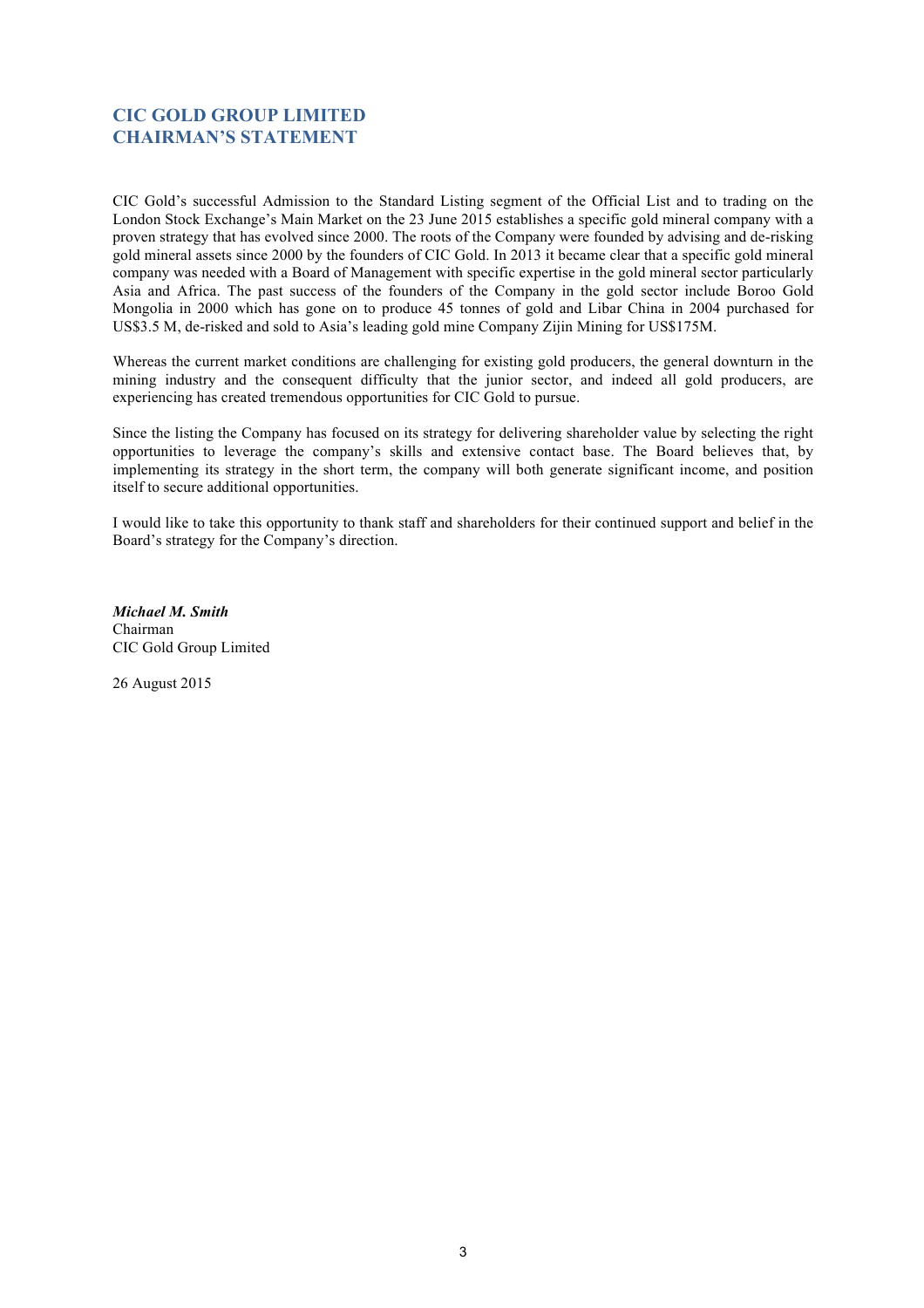# **CIC GOLD GROUP LTD. STATEMENT OF DIRECTORS' RESPONSIBILITIES**

Directors' responsibilities

The directors are responsible for preparing the directors' report and the non-statutory financial statements.

The Directors are responsible for preparing the consolidated condensed financial statements in accordance with the Disclosure and Transparency Rules of the United Kingdom's Financial Conduct Authority ('DTR') and with International Accounting Standard 34 on Interim Financial Reporting (IAS 34).

The directors confirm that, to the best of their knowledge, this condensed consolidated financial statements has been prepared in accordance with IAS 34 as adopted by the European Union. The condensed consolidated financial statements include a fair review of the information required by DTR 4.2.7 and DTR 4.2.8, namely:

● an indication of important events that have occurred during the first six months and their impact on the condensed set of financial statements, and a description of the principal risks and uncertainties for the remaining six months of the financial year; and

● material related-party transactions in the first six months and any material changes in the related-party transactions described in the last annual report.

Approved by the board and authorized for issue 26 August 2015

On behalf of the Board

**Dr. Geoffrey P. Cowley** Executive Director.

26 August 2015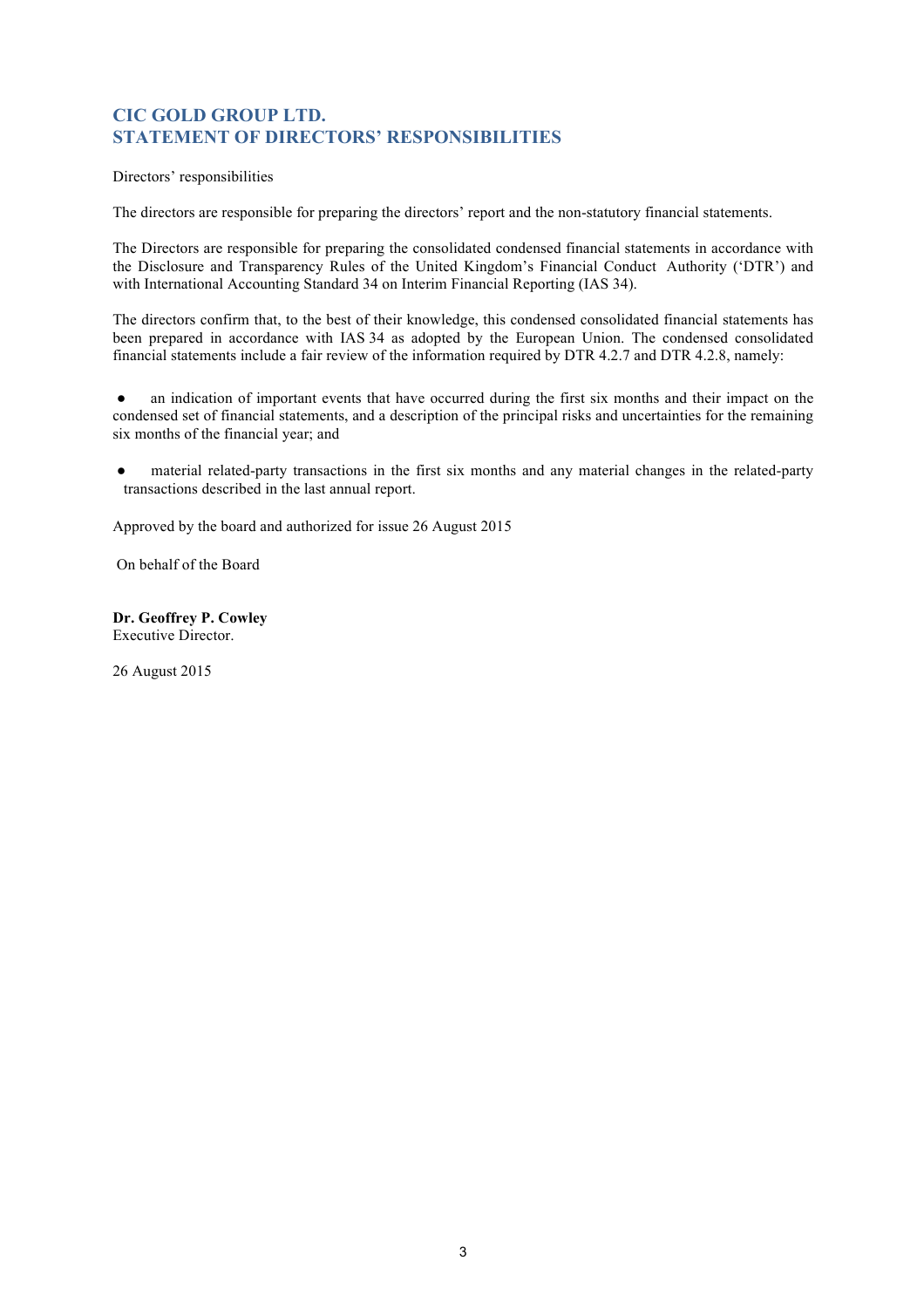# **CIC GOLD GROUP LIMITED INTERIM CONDENSED CONSOLIDATED STATEMENT OF FINANCIAL POSITION**

(In UK Pounds)

|                                        |             | June 30, 2015 | December 31, 2014 |
|----------------------------------------|-------------|---------------|-------------------|
|                                        |             | £             | £                 |
|                                        | <b>Note</b> | (Unaudited)   | (Audited)         |
| <b>ASSETS</b>                          |             |               |                   |
| <b>Current assets</b>                  |             |               |                   |
| Cash                                   |             | 1,009,960     |                   |
| Trade and other receivables            |             | 111,000       | 353,292           |
|                                        |             | 1,120,960     | 353,292           |
| <b>Total assets</b>                    |             | 1,120,960     | 353,292           |
| <b>EQUITY AND LIABILITIES</b>          |             |               |                   |
| <b>Current liabilities</b>             |             |               |                   |
| Trade and other payables               |             | 304,663       | 77,705            |
| Due to related parties                 | 6           | 91,365        |                   |
|                                        |             | 396,027       | 77,705            |
| <b>Capital and reserves</b>            |             |               |                   |
| Share capital                          | 7           | 1,725,001     | 1                 |
| Convertible loans classified as equity |             |               | 300,000           |
| Warrant reserve                        |             | 86,388        |                   |
| Accumulated deficit                    |             | (1,086,456)   | (24, 413)         |
|                                        |             | 724,933       | 353,292           |
|                                        |             |               |                   |
| <b>Total equity and liabilities</b>    |             | 1,120,960     | 1,120,960         |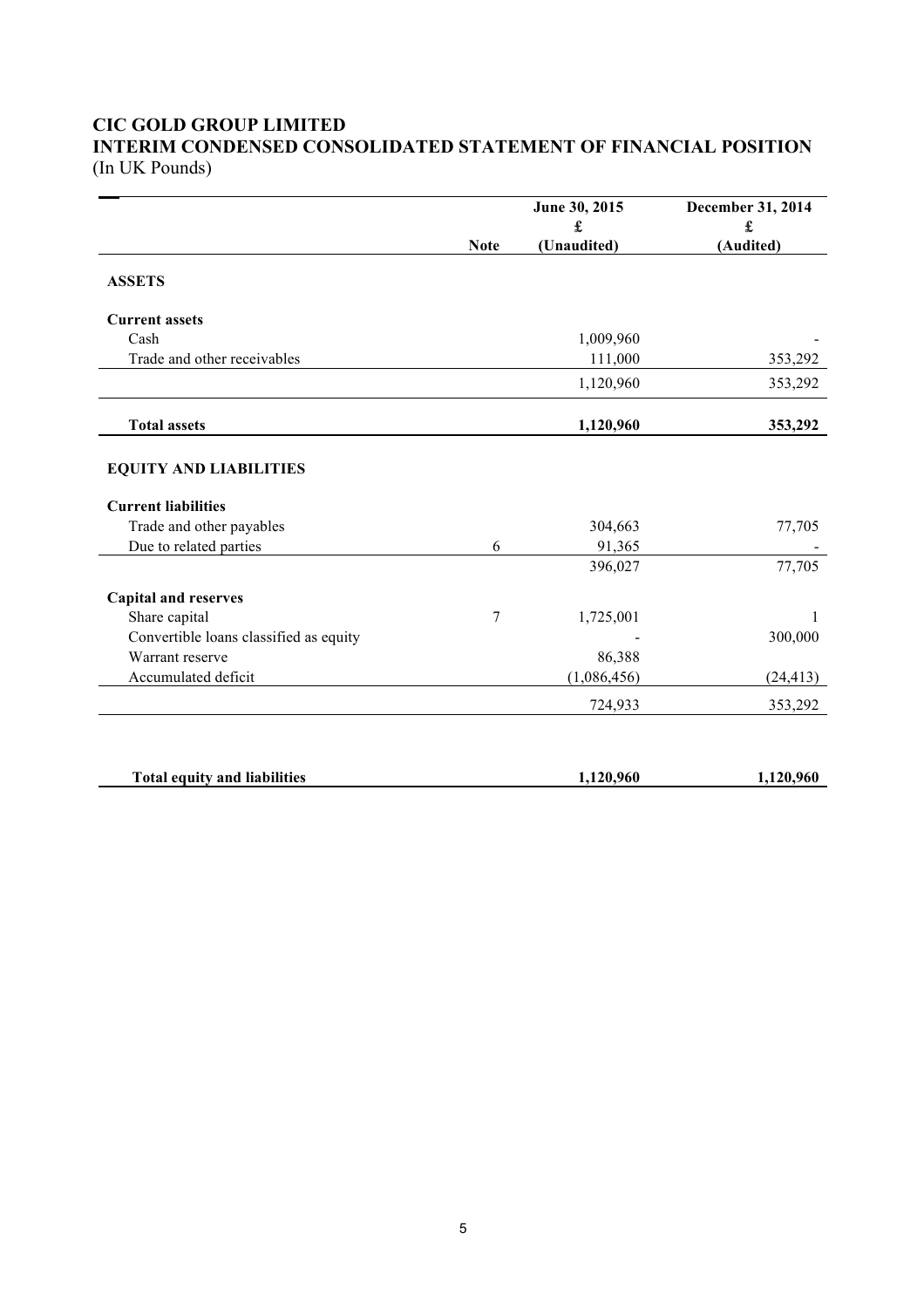# **CIC GOLD GROUP LIMITED INTERIM CONDENSED CONSOLIDATED STATEMENT OF COMPREHENSIVE INCOME**

(In UK Pounds)

|                                                                  |             | Six month<br>period<br>ended<br>30 June<br>2015 | Six month<br>period<br>ended 30<br><b>June 2014</b> | Eight<br>month<br>period<br>ended 31<br><b>December</b><br>2014 |
|------------------------------------------------------------------|-------------|-------------------------------------------------|-----------------------------------------------------|-----------------------------------------------------------------|
|                                                                  | <b>Note</b> | <b>Unaudited</b>                                | <b>Unaudited</b>                                    | <b>Audited</b>                                                  |
| Revenue                                                          |             |                                                 |                                                     |                                                                 |
| Administration costs<br>Share based payments                     | 6           | (975, 655)<br>(86,388)                          |                                                     | (24, 413)                                                       |
| <b>Operating loss</b>                                            |             | (1,062,043)                                     | $\equiv$                                            | (24, 413)                                                       |
| <b>Loss before taxation</b>                                      |             | (1,062,043)                                     |                                                     | (24, 413)                                                       |
| <b>Income tax expenses</b>                                       | $\sqrt{ }$  |                                                 |                                                     |                                                                 |
| <b>Loss after taxation</b>                                       |             | (1,062,043)                                     |                                                     | (24, 413)                                                       |
| Loss for the period                                              |             | (1,062,043)                                     |                                                     | (24, 413)                                                       |
| Other comprehensive income (expense)<br>Other Income (expenses)  |             |                                                 |                                                     |                                                                 |
| Total comprehensive loss attributable to<br>owners of the parent |             | (1,062,043)                                     |                                                     | (24, 413)                                                       |
| Loss per common share:                                           |             |                                                 |                                                     |                                                                 |
| Basic and diluted (pence)                                        | 8           | (1.10)                                          |                                                     | (1.78)                                                          |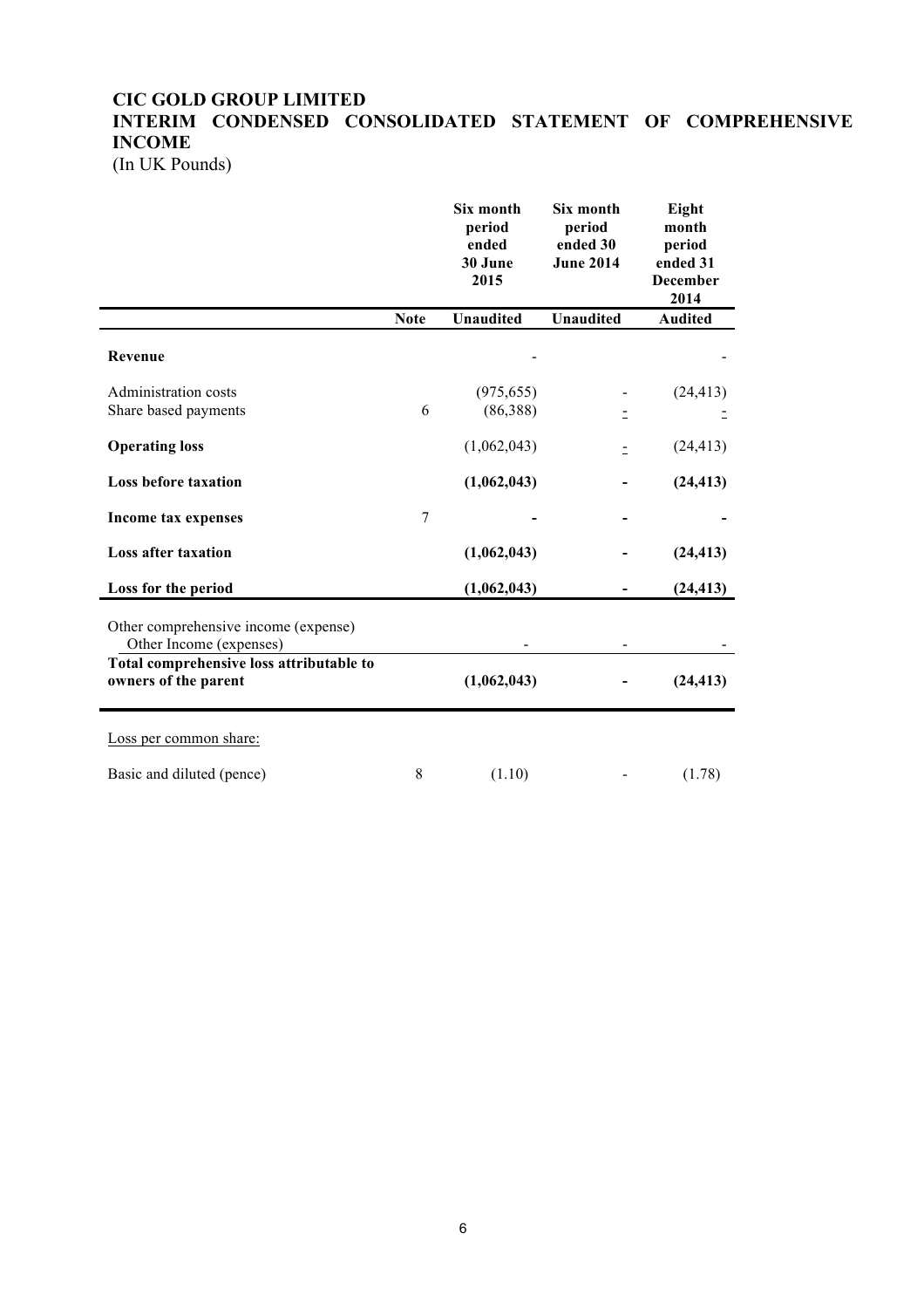# **CIC GOLD GROUP LIMITED INTERIM CONDENSED CONSOLIDATED STATEMENT OF CASH FLOWS** (In UK Pounds)

|                                                                       |             | Six month<br>period ended<br>30 June 2015 | Six month<br>period ended<br>30 June 2014 | <b>Eight month</b><br>period ended<br>31 December<br>2014 |
|-----------------------------------------------------------------------|-------------|-------------------------------------------|-------------------------------------------|-----------------------------------------------------------|
|                                                                       | <b>Note</b> | <b>Unaudited</b>                          | <b>Unaudited</b>                          | <b>Audited</b>                                            |
| <b>Operating Activities</b>                                           |             |                                           |                                           |                                                           |
| Net loss for the period                                               |             | (1,062,043)                               |                                           | (24, 413)                                                 |
|                                                                       |             | (1,062,043)                               |                                           | (24, 413)                                                 |
| Share based payments<br>Changes in non-cash working capital<br>items: | 6           | 86,388                                    |                                           |                                                           |
| Decrease / (increase) in trade and other<br>receivables               |             | 242,292                                   | (1)                                       | (353, 293)                                                |
|                                                                       |             | 226,958                                   |                                           | 77,705                                                    |
| Net cash generated from operating<br>activities                       |             | 469,250                                   | (1)                                       | 300,001                                                   |
| <b>Financing Activities</b>                                           |             |                                           |                                           |                                                           |
| Issue of common shares                                                | 6           |                                           | 1                                         | 1                                                         |
| Increase due to related<br>parties                                    |             | 91,365                                    |                                           |                                                           |
| Issue of convertible loan                                             | 9           | 1,425,000                                 |                                           | 300,000                                                   |
| Net cash inflow from financing<br>activities                          |             | 1,516,365                                 | $\mathbf{1}$                              | 300,001                                                   |
| Increase in cash and cash<br>equivalents during the period            |             | 1,009,960                                 |                                           |                                                           |
| Cash and cash equivalents,<br>beginning of the period                 |             |                                           |                                           |                                                           |
| Cash and cash equivalents at end of<br>the period                     |             | 1,009,960                                 |                                           |                                                           |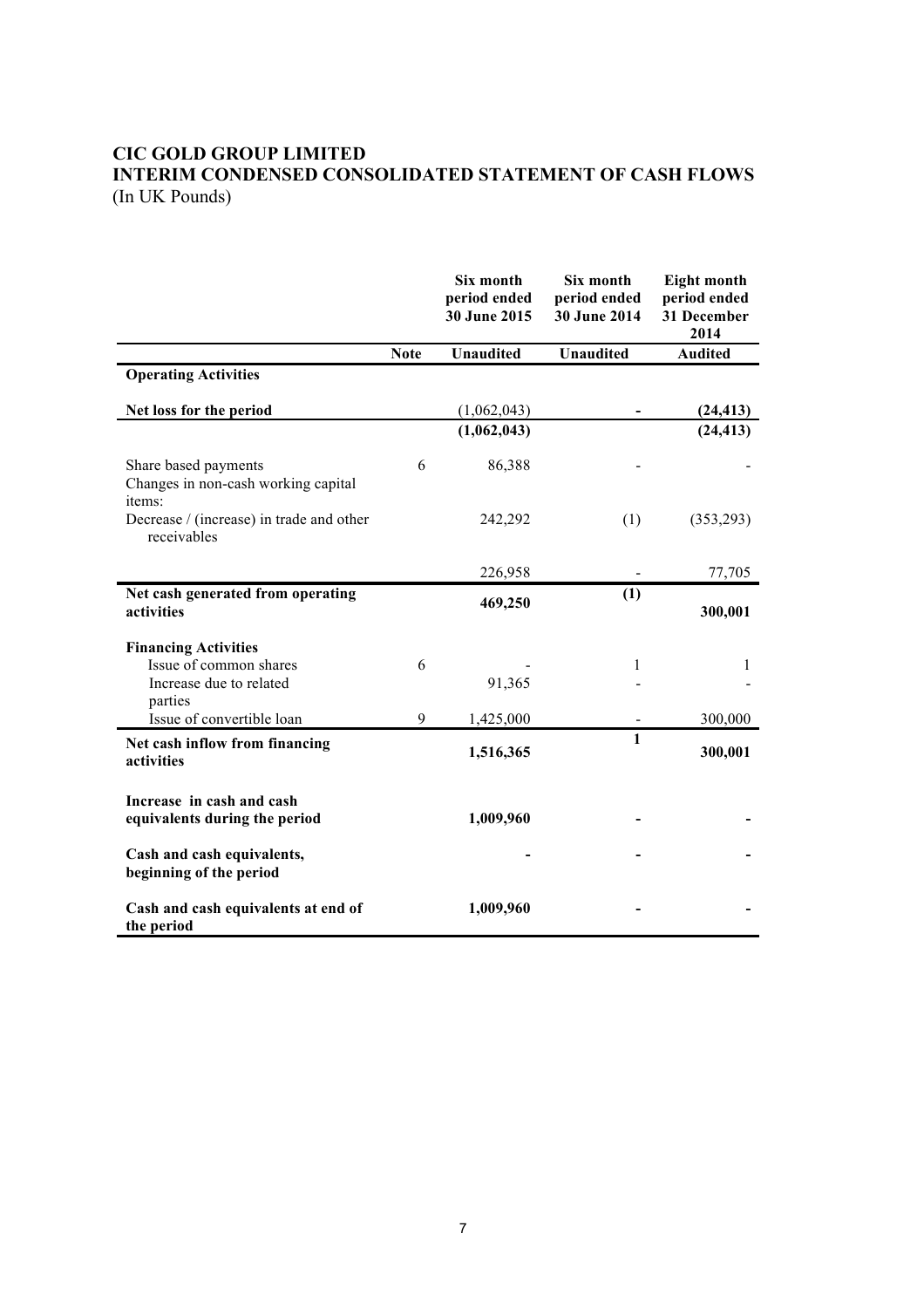# **CIC GOLD GROUP LIMITED INTERIM CONDENSED CONSOLIDATED STATEMENT OF CHANGES IN EQUITY** (In UK Pounds)

|                                                                      |   | Share capital<br>£ | Convertible<br>loan classified<br>as equity<br>£ | Warrant<br>reserve<br>£  | Accumulated<br>deficit<br>£ | <b>Total</b><br>£ |
|----------------------------------------------------------------------|---|--------------------|--------------------------------------------------|--------------------------|-----------------------------|-------------------|
| On incorporation on 6 May 2014                                       |   |                    |                                                  |                          |                             |                   |
| Comprehensive income                                                 |   |                    |                                                  |                          |                             |                   |
| Loss for the period                                                  |   |                    |                                                  |                          | (24, 413)                   | (24, 413)         |
| Total comprehensive loss for the<br>period                           |   | 1                  |                                                  |                          | (24, 413)                   | (24, 413)         |
| Transactions with owners<br>Issue of Convertible loan, classified as |   |                    |                                                  |                          |                             |                   |
| equity                                                               |   | -                  | 300,000                                          |                          |                             | 300,000           |
| <b>Total transactions with owners</b>                                |   |                    | 300,000                                          | ÷                        |                             | 300,000           |
| Balance, December 31, 2014                                           |   | $\mathbf{1}$       | 300,000                                          | $\overline{\phantom{0}}$ | (24, 413)                   | 275,588           |
| Comprehensive income                                                 |   |                    |                                                  |                          |                             |                   |
| Loss for the period                                                  |   |                    |                                                  |                          | (1,062,043)                 | (975, 655)        |
| Total comprehensive loss for the                                     |   |                    |                                                  |                          |                             |                   |
| period                                                               |   | 1                  |                                                  |                          | (1,062,043)                 | (975, 655)        |
| Transactions with owners                                             |   |                    |                                                  |                          |                             |                   |
| Issue of warrants                                                    |   |                    |                                                  | 86,388                   |                             |                   |
| Issue of Convertible loan, classified                                |   |                    |                                                  |                          |                             |                   |
| as equity                                                            |   |                    | 1,425,000                                        |                          |                             | 1,425,000         |
| Convertible loan conversion                                          |   | 1,725,000          | (1,725,000)                                      |                          |                             |                   |
| <b>Total transactions with owners</b>                                |   | 1,725,000          | (300,000)                                        |                          |                             | 1,425,000         |
| <b>Balance, June 30, 2015</b>                                        | £ | 1,725,001          |                                                  | 86,388                   | £ $(1,086,456)$             | 724,933           |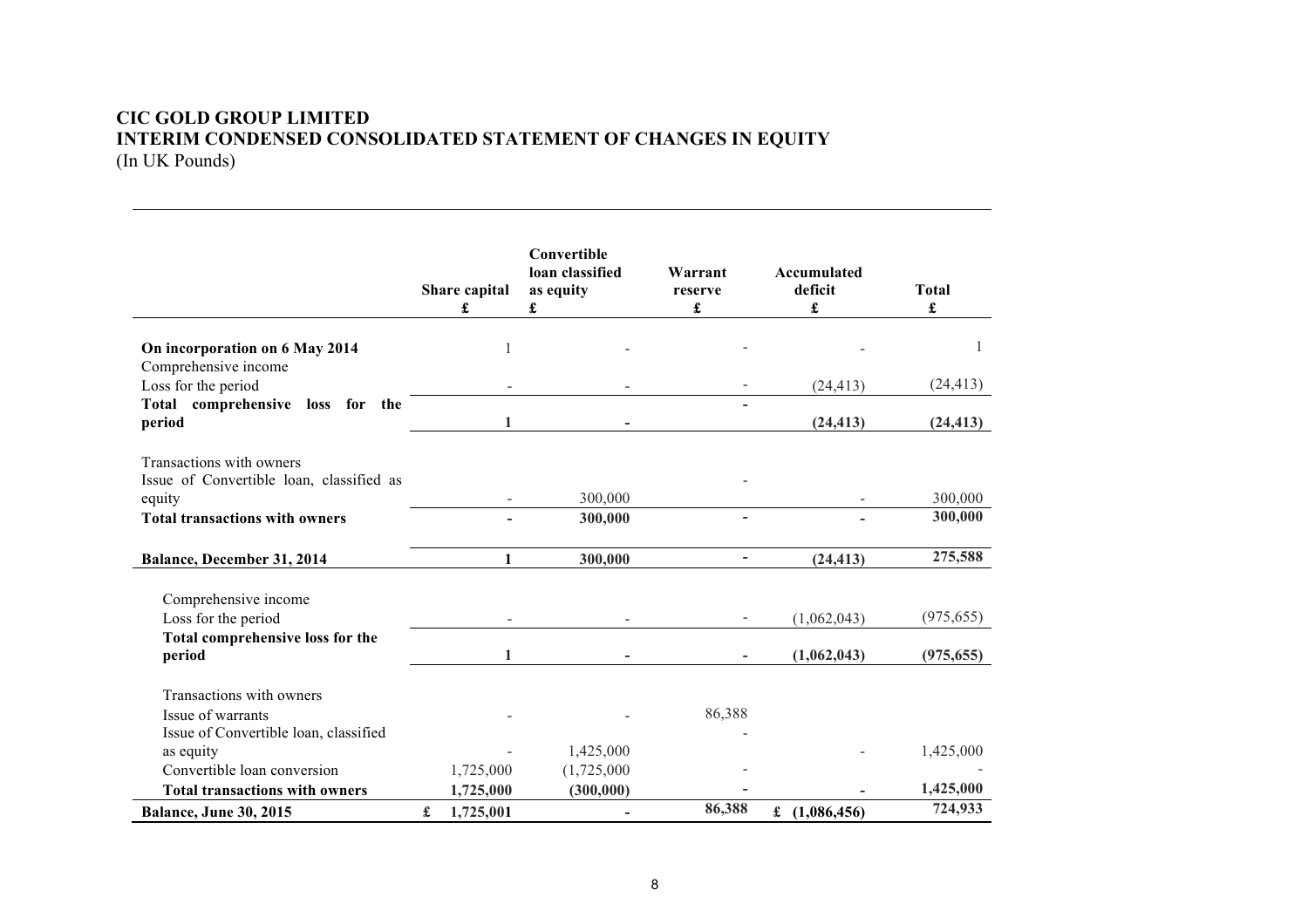## **1. NATURE OF OPERATIONS AND GOING CONCERN**

CIC Gold Group Limited is a public company incorporated on May 6, 2014 under the International Business Companies Act 1994 in the Republic of Seychelles. The Company was listed on the Standard Listing segment of the Official List and admitted to trading on the London Stock Exchange's Main Market for listed securities on 23 June 2015.

The Company was established in order to seek acquisition opportunities in the gold sector and to provide de-risk services to client gold mineral companies.

The Company's strategy is to identify client companies that are in the belief of the Directors undervalued gold properties where gold is the principal commodity or gold mining is the principal activity, held by quoted and private companies with strong underlying fundamentals suitable for producing substantial increases in value by funding and applying de-risking strategies and other corporate actions.

The fundamentals that the Company will seek to identify are client companies whose gold mineral assets are located in known major gold regions, close to major producing mines and have strong technical evidence of major gold potential. It is anticipated that these gold companies will most likely be located in Asia or Africa, but should suitable opportunities be available outside of these geographical locations, they will be pursued. CIC Gold has experienced directors having skills in adding value to gold mines and gold mining operations on an international basis.

The Directors are satisfied that the Group has sufficient resources to continue in operation for the foreseeable future, a period of no less than twelve months from the date of this report. Accordingly, they continue to adopt the going concern basis in preparing the condensed financial statements

# **2. SIGNIFICANT ACCOUNTING POLICIES**

#### *2.1 Basis of preparation*

The interim condensed unaudited consolidated financial statements for the six months ended 30 June 2015 have been prepared in accordance with IAS 34 Interim Financial Reporting.

The condensed unaudited consolidated financial statements for the six months ended 30 June 2015 have been prepared on a basis consistent with, and on the basis of, the accounting policies set out in, the financial information on the Company set out in Part 9 (B) of the Company's Prospectus for admission to the Standard Listing segment of the Official List for the eight month period ended 31 December 2014 has been extracted without adjustment therefrom. The condensed unaudited interim financial statements of the Group have been prepared on the basis of the accounting policies, presentation, methods of computation and estimation techniques expected to be adopted in the financial information by the Company in preparing its annual report for the period ending 31 December 2015.

Unless otherwise stated, the consolidated financial information has been presented in United Kingdom pounds ("£"), being the functional currency of the Group.

#### *2.2 Basis of consolidation*

The interim condensed unaudited consolidated financial statements incorporate the results of the Company and its subsidiaries CIC Gold Group Limited (Hong Kong) and Top Ten Services Company (China), collectively (the "Group").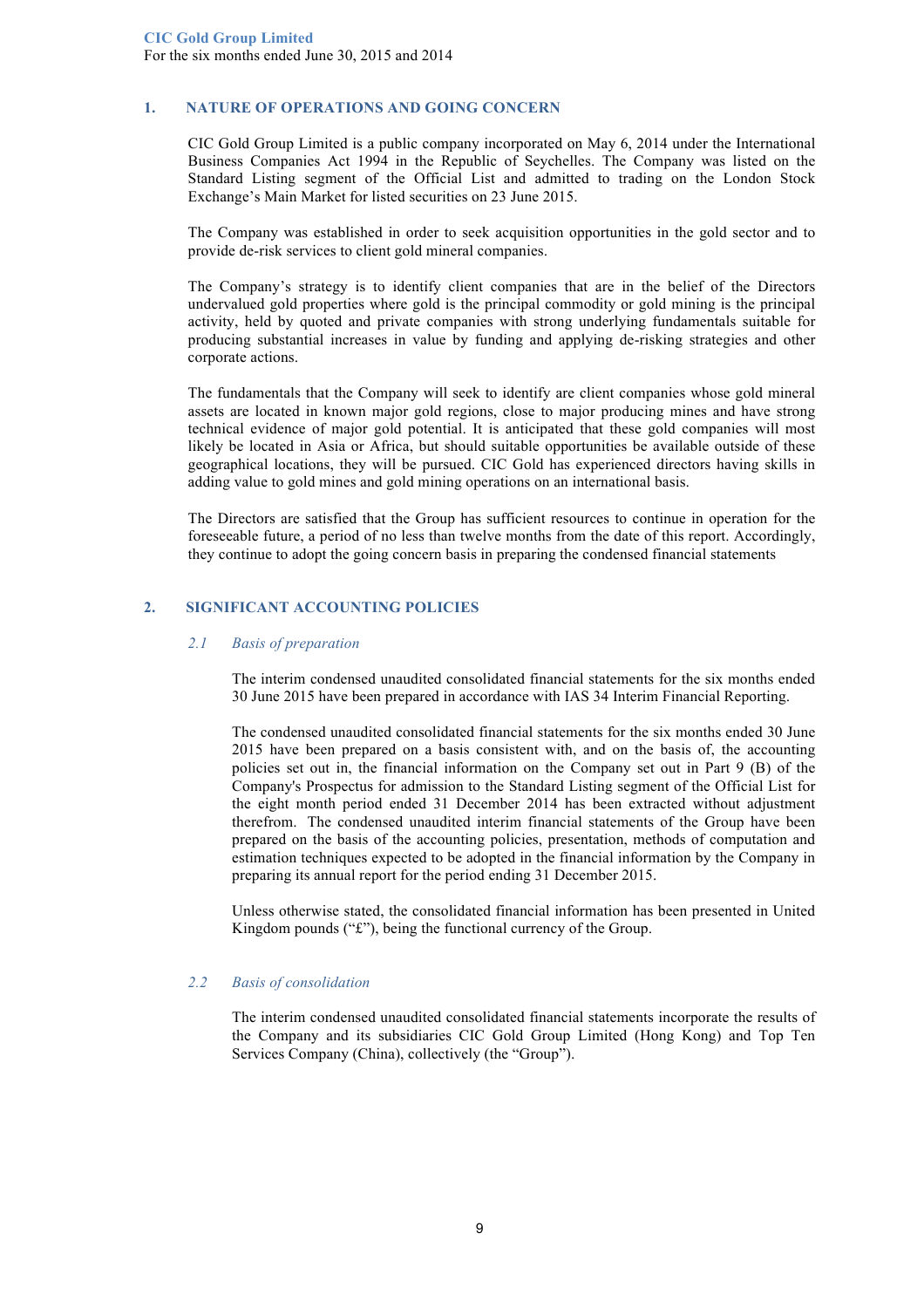# **2. SIGNIFICANT ACCOUNTING POLICIES (CONTINUED)**

#### *2.2 Basis of consolidation (continued)*

The non-statutory financial statements of the subsidiaries are prepared for the same reporting year as the parent company using consistent accounting policies. Control is achieved where the Group has the power to govern the financial and operating policies of an investee entity so as to obtain benefits from its activities. Control is lost where the Group no longer has the power to govern the financial and operating policies of an entity so as to obtain benefits from the activity.

The results of subsidiaries acquired or disposed of during the year are included in the consolidated income statement from the effective date of acquisition or up to the effective date of disposal, as appropriate.

All intra-group balances, transactions, income and expenses and profits and losses resulting from intra-group transactions are eliminated in full on consolidation. Unrealised losses are also eliminated when the transaction provides evidence of an impairment of the asset transferred.

No non-controlling interests exist as the subsidiaries are entirely owned by the parent company. Where necessary, adjustments are made to the non-statutory financial statements of subsidiaries to bring the accounting policies used in line with those used by the Group.

## *2.3 Significant Standards and interpretations issued but not yet applied*

The Directors have considered those standards and interpretations, which have not yet been applied in the condensed consolidated interim financial statements but are relevant to the Group's operations, that are in issue but not yet effective and do not consider that any will have a material impact on the future results of the Group.

#### *2.4 Foreign exchange*

Monetary assets and liabilities denominated in foreign currencies are translated into UK Pounds at the rates of exchange ruling at the reporting date. Transactions in foreign currencies are recorded at the rate ruling at the date of transaction. All differences are taken to the profit and loss.

For the purpose of presenting interim condensed consolidated financial statements, the assets and liabilities of the Group's foreign operations are expressed in UK Pounds using exchange rates prevailing at the reporting date. Income and expense items are translated at the average exchange rates for the period, unless exchange rates fluctuated significantly during that period, in which case the exchange rates at the dates of the transactions are used.

Exchange differences arising, if any, are classified as equity and recognised in the Group's foreign currency translation reserve.

Such exchange differences are recognised in profit or loss in the year in which the foreign operation is disposed of.

Goodwill and fair value adjustments arising on the acquisition of a foreign operation are treated as assets and liabilities of the foreign operation and translated at the closing rate.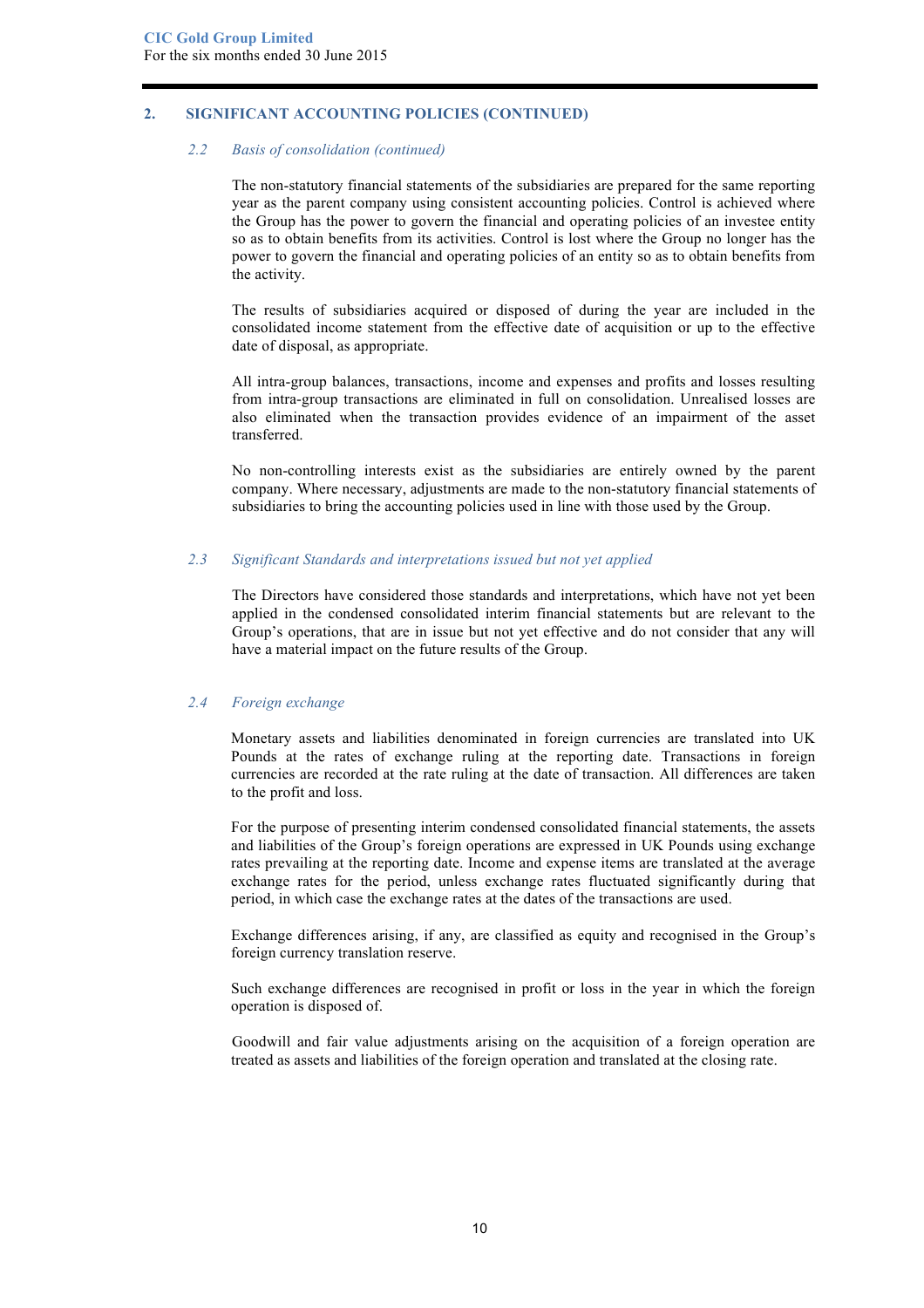# **2. SIGNIFICANT ACCOUNTING POLICIES (CONTINUED)**

#### *2.5 Share-based payments and warrants*

The cost of share options or warrants granted is measured by reference to the fair value at the date at which they are granted. It is recognised together with a corresponding increase in equity, over the vesting period. The cumulative expense recognised at each reporting date until the end of the vesting period reflects the extent to which the vesting period has expired and the number of shares that in the opinion of the directors of the Group at that date will ultimately vest.

## **3. CAPITAL MANAGEMENT**

The Company's objectives for the management of capital are to safeguard the Company's ability to continue as a going concern including the preservation of capital and to achieve reasonable returns on invested cash after satisfying the objective of preserving capital.

The Company manages the capital structure and makes adjustments to it in light of changes in economic conditions and the risk characteristics of the underlying assets. The Company considers its cash to be its manageable capital. The Company's policy is to maintain sufficient cash to cover operating costs over a reasonable future period.

There are external restrictions on management of capital from cash flow out of China to the Company's UK treasury account. These restrictions relate the approval process required in China for capital outflow taking up to twelve weeks to complete. The Company's principal cash will be held in the UK.

#### **4. BUSINESS SEGMENTS**

For the purpose of IFRS8, the Chief Operating Decision Maker (the "CODM") takes the form of the board of directors. The Directors are of the opinion that the business of the Group comprises a single activity, being the acquisition of undervalued gold properties.

The analysis of turnover, gross profit, assets, liabilities, additions to plant, property and equipment and depreciation and amortisation by the component used by the CODM to make decisions about operating matters is as follows:

|                                | Six month period ended<br>30 June 2015 | <b>Eight month period</b><br>ended 31 December<br>2014 |
|--------------------------------|----------------------------------------|--------------------------------------------------------|
|                                |                                        |                                                        |
| Revenue                        |                                        |                                                        |
|                                |                                        |                                                        |
| <b>Operating Loss</b>          | (1,062,043)                            | (24, 413)                                              |
|                                |                                        |                                                        |
| Carrying amount of assets      | 1,120,960                              | 353,293                                                |
|                                |                                        |                                                        |
| Carrying amount of liabilities | 396,027                                | 77,705                                                 |

## **5. RELATED PARTY TRANSACTIONS**

# Due To Related Parties

As at 30 June 2015, Consultancy Fees £37,500 and other expenses £17,865 due to CEO Dr. Geoffrey P. Cowley CEO. Outstanding director fees amount to £28,000.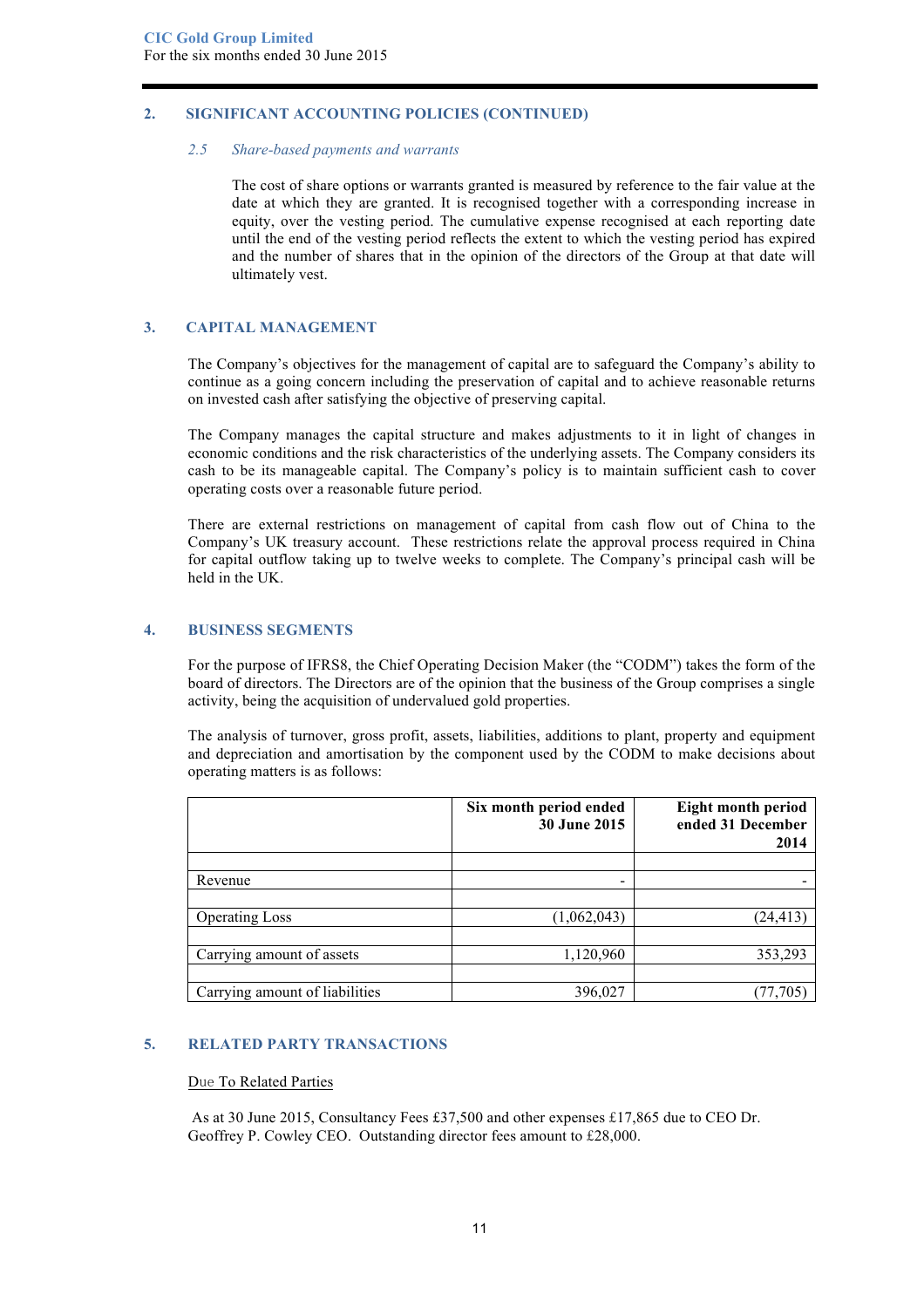# **6. SHARE CAPITAL AND RESERVES**

Authorised: Unlimited common shares without par value.

Issued and allotted shares outstanding (GBP£):

|                                                      | Number of<br>common shares | Amount<br>£ |
|------------------------------------------------------|----------------------------|-------------|
| <b>Balance, May 6, 2014</b>                          |                            |             |
| Share issuance to CIC Fund                           | 2,250,881                  |             |
| <b>Balance, December 31, 2014</b>                    | 2,250,882                  |             |
| Share issuance to CIC Fund for nominal consideration | 3,029,118                  |             |
| Share issuance to Shareholders                       | 66,560,000                 |             |
| Share issuance to EDC(Geoffrey)                      | 3,000,000                  |             |
| Conversion of the convertible loans to CIC Fund      | 28,750,000                 | 1,725,000   |
| <b>Balance, June 30, 2015</b>                        | 103,590,000                | 1,725,001   |

#### Common shares

On 13 January 2015, the Company issued a further 3,029,118 Common Shares to CIC Fund for nominal consideration, bringing the total number of shares held by CIC Fund to 5,280,000.

On 13 January 2015, the Company issued 66,560,000 Common Shares to Shareholders other than Directors, and 3,000,000 Common Shares to EDC International Holdings Ltd (a company owned by Dr Geoffrey P. Cowley) for nominal consideration.

On 13 January 2015, the Company issued to CIC Fund 28,750,000 Common Shares at the Conversion Price on the conversion of the Convertible Loans.

#### Warrants:

During the period, the Company issued a number of warrants. The warrants are exercisable on issue. The ordinary shares to be allotted and issued on the exercise of any or all of the warrants will rank for all dividends and other distributions declared after the date of the allotment of such shares but not before such date and otherwise pari passu in all respects with the ordinary shares in issue on the date of such exercise allotment.

The following is the summary of the Company's outstanding warrants at 30 June 2015:

|                                                    | <b>30 June 2015</b> |                                                                                    |                 | <b>30 June 2014</b>                                                         |
|----------------------------------------------------|---------------------|------------------------------------------------------------------------------------|-----------------|-----------------------------------------------------------------------------|
|                                                    | <b>Warrants</b>     | <b>Weighted</b><br><b>Average</b><br><b>Exercise</b><br><b>Price</b><br><b>GBP</b> | <b>Warrants</b> | Weighted<br><b>Average</b><br><b>Exercise</b><br><b>Price</b><br><b>GBP</b> |
| Balance of warrants at<br>beginning of the period  |                     |                                                                                    |                 |                                                                             |
| CIC Capital Fund Ltd.                              | 28,750,000          | 0.06                                                                               |                 |                                                                             |
| Dell Balfour                                       | 3,220,000           | 0.30                                                                               |                 |                                                                             |
| VSA Capital Limited                                | 2,761,200           | 0.06                                                                               |                 |                                                                             |
| Jarada Equities Limited                            | 2,500,000           | 0.30                                                                               |                 |                                                                             |
| <b>Balance of warrants at</b><br>end of the period | 37,231,200          | 0.10                                                                               |                 |                                                                             |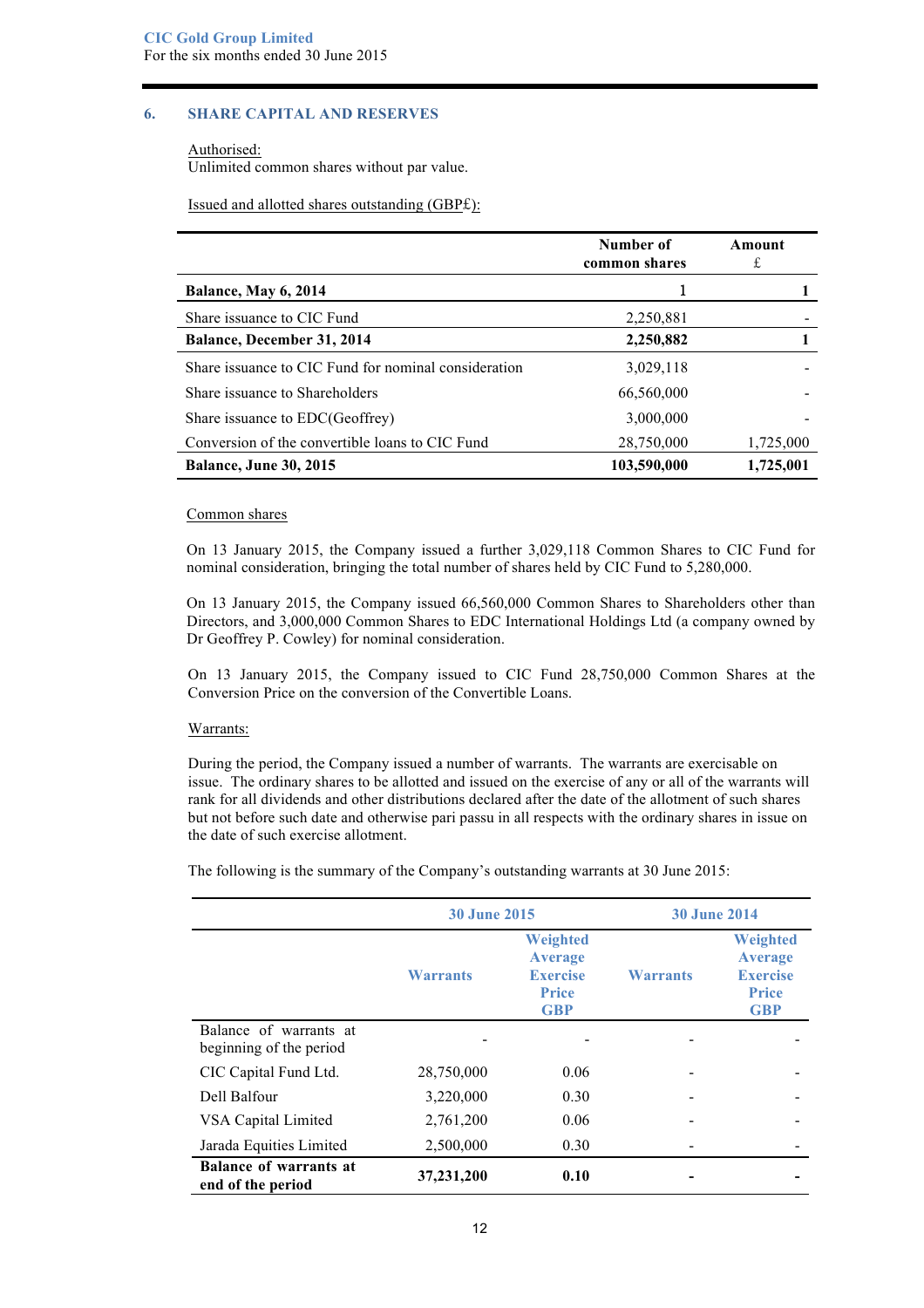### **6. SHARE CAPITAL AND RESERVES (continued)**

| <b>Expiry date</b>                     | <b>Exercise price</b> | <b>30 June 2015</b><br>Number of<br><b>warrants</b> | <b>30 June 2014</b><br>Number of<br>warrants |
|----------------------------------------|-----------------------|-----------------------------------------------------|----------------------------------------------|
| Balance, at beginning of<br>the period |                       |                                                     |                                              |
| December 31, 2016                      | 0.30                  | 3,220,000                                           |                                              |
| December 31, 2016                      | 0.30                  | 2,500,000                                           |                                              |
| December 31,2016                       | 0.06                  | 28,750,000                                          |                                              |
| December 31,2019                       | 0.06                  | 2,761,200                                           |                                              |
| Balance, at end of the<br>period       | 0.10                  | 37,231,200                                          |                                              |

The fair value of the warrants has been calculated using Black Scholes option pricing model. The additional inputs used in the model were a share price at the date of grant of £0.03125, volatility of 120% and a risk-free interest rate of 1.82%.

A charge of £86,388 (2014: nil) has been included in the statement of comprehensive income in relation to the warrants.

The warrants granted to CIC Capital Fund Ltd as part of the convertible loan conversion fall outside the scope of IFRS 2 and the value of these warrants is included in the equity granted on conversion.

#### Share Purchase Options (GBP£):

The Company does not have a stock option plan. Rather the Company will award other securities (shares) which will grant incentive shares to Directors, officers and employees at the discretion of the Company's Remuneration Committee.

#### **7. TAXATION**

The Company is a Seychelles Corporation subject to a corporate tax rate of nil as at 30 June 2015 (2014 nil).

## **8. LOSS PER SHARE**

Basic loss per share is calculated by dividing the loss attributable to equity holders of the Group by the weighted average number of ordinary shares in issue during the period:

Loss attributable to equity holders of the Group: GBP1,062,043 **(**2014: GBP 24,413)

Weighted average number of ordinary shares in issue: 96,311,500 (2014: 1,369,707)

Basic loss per share: GBP £0.0094 (2014: GBP Nil)

Diluted loss per share is calculated by adjusting the weighted average number of ordinary shares outstanding to assume conversion of all dilutive potential ordinary shares. As the Group has made a loss in the period, the potential ordinary shares are anti-dilutive and not included in the calculation.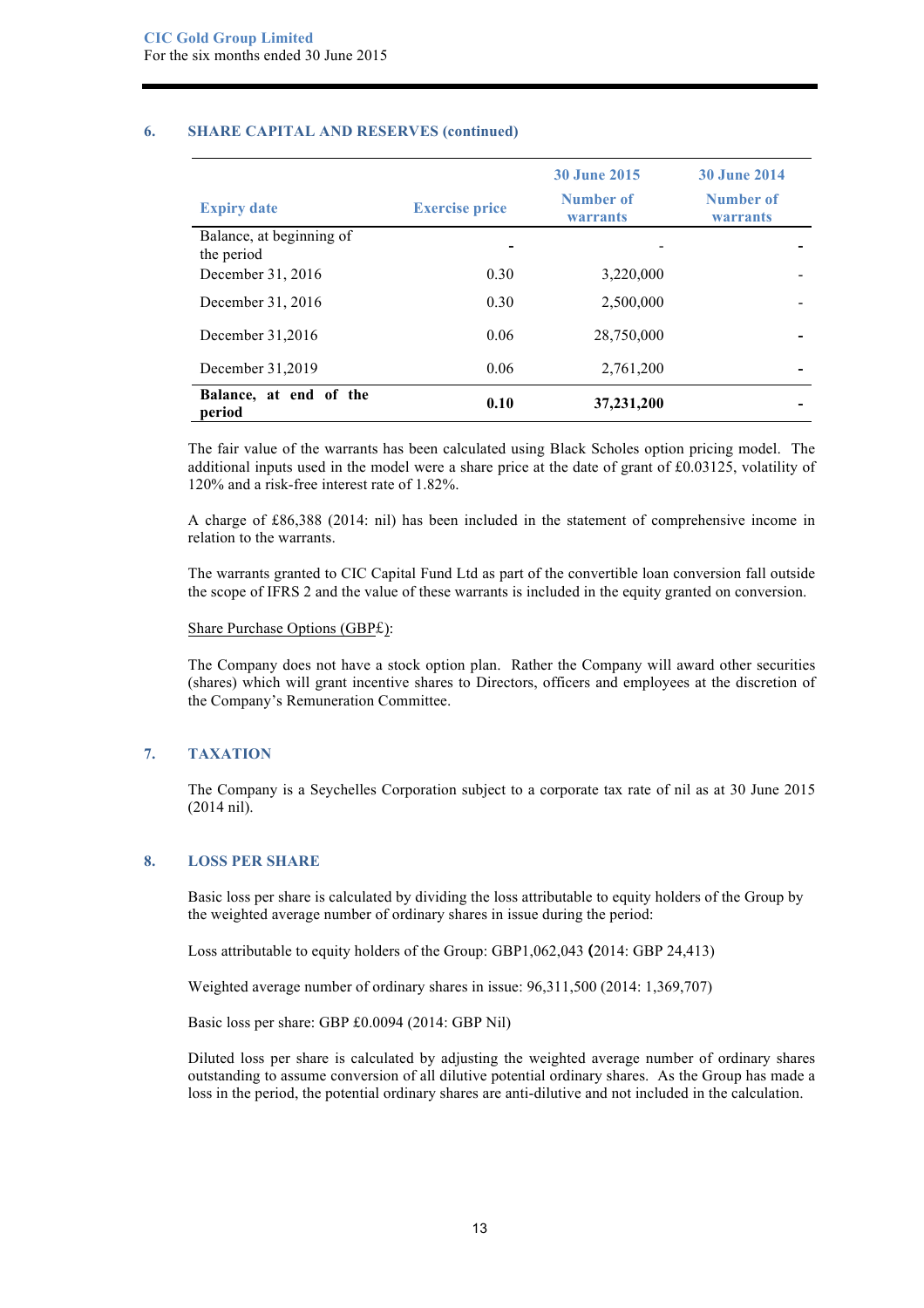#### **8. LOSS PER SHARE (continued)**

|                                                                                | <b>30 June 2015</b>      | <b>30 June 2014</b> | December 2014 |
|--------------------------------------------------------------------------------|--------------------------|---------------------|---------------|
| Weighted average<br>number of ordinary<br>shares in issue:<br>Adjustments for: | 96,311,500               |                     | 1,369,707     |
| Warrants                                                                       | $\overline{\phantom{a}}$ |                     |               |
|                                                                                | 96, 311, 500             |                     | 1,369,707     |
| Diluted loss per share<br>(pence)                                              | (1.10)                   |                     | (1.78)        |

# **9. CONVERTIBLE LOANS CLASSIFIED AS EQUITY**

Pursuant to an agreement dated 19 August 2014, an unsecured and interest free Convertible Loan of £300,000, was granted to the Company from CIC Capital Fund Ltd, a company registered in British Columbia, Canada. During the 8-month period ending 31 December 2014, £86,296 was received and expensed by the company. The balance of £213,704 was recorded within "other receivables" on the Group's statement of financial position as at 31 December 2014.This loan was repayable on the second anniversary of the Convertible Loan Agreement, if not converted earlier. The Convertible Loan Agreement provided that the Convertible Loan was convertible by the Company, at its option, into 5,000,000 Common Shares at the Conversion Price and 5,000,000 Convertible Loan Warrants.

On account of the Convertible Loans being convertible at the option of the Company, and in the absence of any interest payable on the Convertible Loans, no element of the financial instrument meets the criteria of a financial liability as defined by IAS 32 Financial instruments: presentation paragraph 11. As such, the equity element of the Convertible Loans recognised directly in equity under "Convertible Loans classified as equity" amounted to £300,000 as at 31 December 2014.

During the period ended 30 June 2015, a second convertible loan on the same terms of £1,425,000 was granted to the company from CIC Fund. Both convertible loans were converted at the conversion price into 28,750,000 Common Shares on 13 January 2015.

# **10. ACQUISITION**

On 2 April 2015, the Company acquired effective control of Top Ten Services Company by way of a Bare Trust Agreement for nil consideration. At the date of acquisition, the provisional fair value of all the assets and liabilities of Top Ten Services Company was nil.

#### **11. SUBSEQUENT EVENTS**

The Company has announced an Annual and Special Share Holder Meeting on 10 September 2015. The meeting Information Circular is available on the Company's web site.